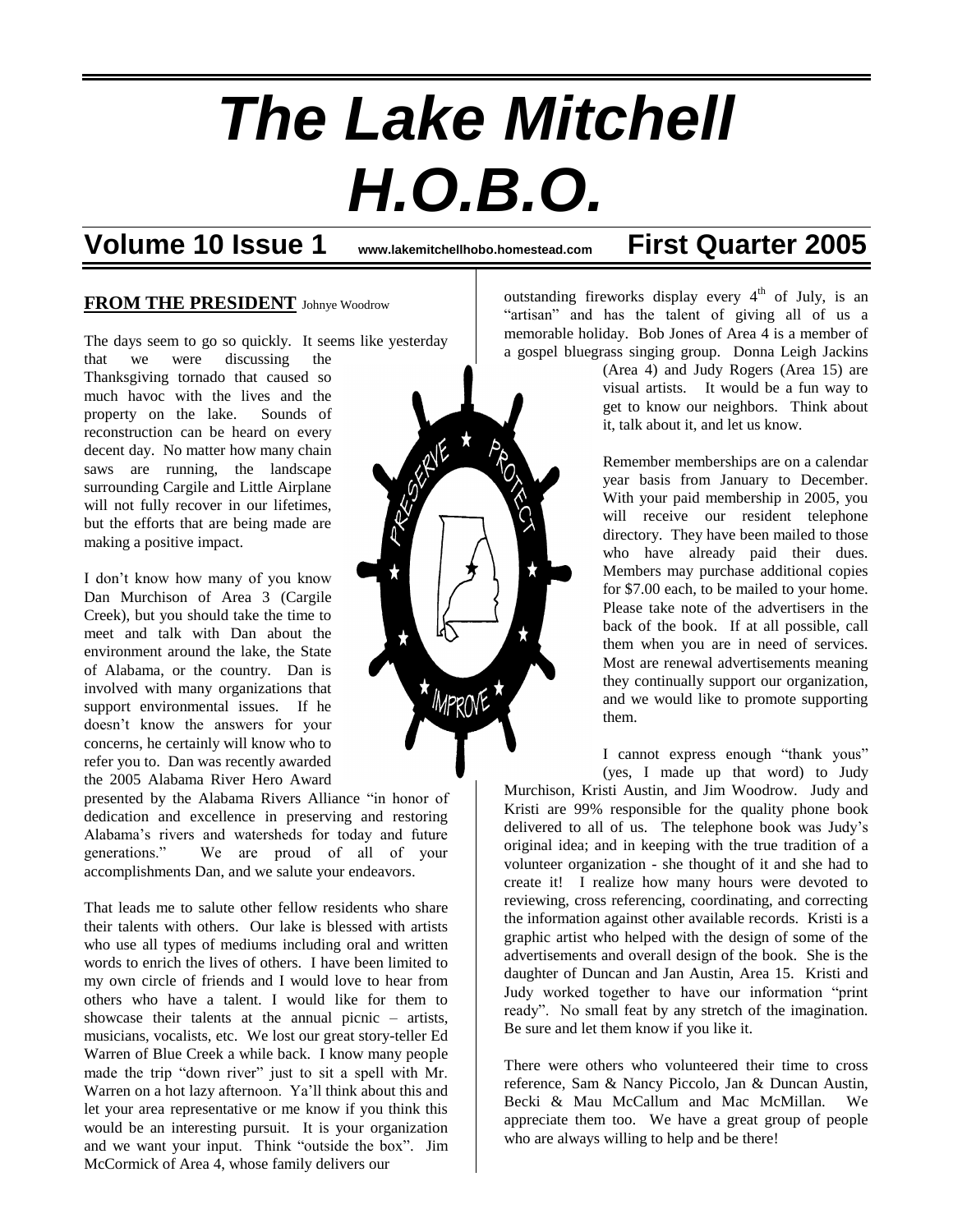We had our first quarterly Area Representative meeting March  $19<sup>th</sup>$ . We will have two more in 2005. This is your opportunity to voice your concerns, etc. The Area Reps are listed below. If you are unsure of who your representative is, take a few minutes to look through our newly published telephone book. Your area number will appear beside your name in the directory. We are looking for others to assist us with some of the larger areas. If you are interested in being involved, give me a call or send me an email.

I joined H.O.B.O. to meet more people on the lake, and it had a silver lining! Not only did I meet more people, but I've formed strong friendships that will last a lifetime. Come join us……you may find out you'll like us!

#### **AREA REPRESENTATIVE REPORTS**

#### **Area 1** Ernest & Jan Fike

Welcome to spring on Lake Mitchell, Blue Creek and Area 1! We look forward to seeing our summer neighbors again this year.

Be aware that the roads from Highway 31 to the water have had a rough winter. They are in really bad shape, so SLOW DOWN once you leave the main road. Also keep in mind that the scenery along the lake has changed a great deal since last year due to hurricanes, tornadoes, rain and general bad weather. Be careful on the water as there are trees, logs and other debris everywhere, so watch those props.

We look forward to a beautiful and fun summer on Lake Mitchell (we're due!), so come on and enjoy the lake. Please let me know if you have new neighbors, news or any other information that we need to be aware of to share with other H.O.B.O members.

#### **Area 6** Connie Ellis

Spring is fast approaching and I know everyone is looking forward to the coming months of fun and fellowship. We encourage everyone to pay their 2005 H.O.B.O. dues and don't forget to add a little extra for the fireworks and our fire rescue boat!

Also, mark your calendar for our spring lake-wide cleanup on Saturday, April  $2<sup>nd</sup>$ , and our annual lake-wide picnic on June  $11<sup>th</sup>$ . You will see additional information on those events contained herein.

I am pleased to announce Bob Jennings has agreed to act as Co-Area Representative of Area 6. Bob and his wife Nancy are from Prattville. Their family has had a home on Bird Creek since 1949 (wow!). Bob is well known to the residents of Area 6. He helps organize many social occasions and is always willing to help with any H.O.B.O. function. I am excited to welcome Bob and look forward

# **2 The Lake Mitchell H.O.B.O.**

to working with him. Either Bob or I will be available by phone, in person, or email to assist you as H.O.B.O. representative.

Please don't hesitate to give me a call for any news you would like to include in the next newsletter.

#### **Area 7** Lisa Owen

#### HAPPY SPRING EVERYONE!!

The McCallum's have handed over the area rep duties to Johnny and Lisa Owen…that's us. Good luck to Becki as she concentrates on her H.O.B.O secretarial duties. Thank you Becki and Mau for doing a fantastic job keeping Area 7 well informed!

Johnny and I both grew up in Clanton and the river has always been an important part of our lives. We have been away from Clanton for 23 years and are thrilled to be home! I work at home and Johnny works for Assurant. Our son Brad is a freshman at Auburn this year… what a fun year to start with the great football record in 2004…..WAR EAGLE! I home school our 13 year old daughter Kelly. Most summer days you will find both our children on the water and if you listen closely you will hear Kelly screaming as she is doing wild tubing maneuvers behind the boat. We have a German shepherd, Maverick, and a boat-chasing Westie named Dodger. Johnny and I love to kayak, anyone interested in joining us please give me a call.

Congratulations to William and Deanna McMinn on the re-opening of Lake Mitchell Marina, 755-8100. Give them a call, better yet, stop by for some good cooking! They are open limited hours until Memorial Day; Thursday lunchtime through Sunday lunchtime, Friday/Saturday evenings, and Saturday/Sunday breakfast. We welcome Randy and Lisa Johnston and their family to the area. They purchased Mike and Brenda Langston's place. Best wishes to Mike, Brenda, and Peighton in their new home in Gulf Shores. We also wish continued success to Jonathan and Deb Langston along with daughter Sully. He is now the kitchen manager/head chef at Grassi's Restaurant in Orange Beach.

We look forward to getting to know our neighbors, so please stop by! Speaking of neighbors, some of ours have been re-classified to Area 8 to "even things out". This affects everyone at the mouth of Walnut Creek beginning with Earl Melton and going around to the marina. We will still look forward to visiting with all of you at lakewide events! Please call or email us if there is anything we can do. 755-5935, lowen213@aol.com.

*Please note: In your new phone books, the area rep listing on page 5 should be corrected to list Owen instead of McCallum.*

**Area 8** Steve and Patsy Wideman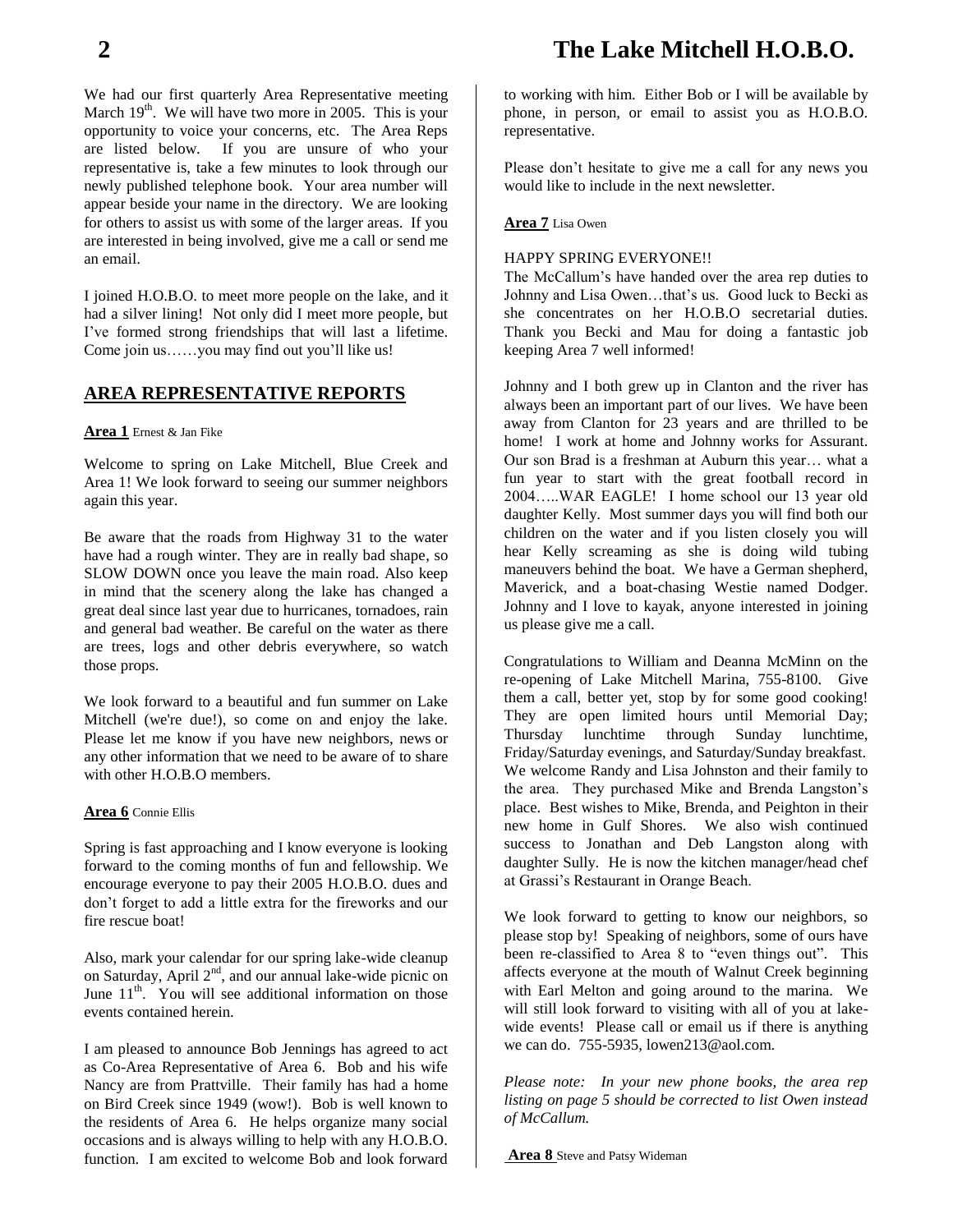The boundaries for Area 8 have changed! The folks on the same side of Walnut Creek as Lake Mitchell Marina (from the main body of the river all the way up the creek) are now in Area 8. Some of these folks have been newly designated from Area 7 to Area 8. The list of folks moved from Area 7 to Area 8 includes: Earl Melton, Nat & Ashley Bryan, Jerry Tippett, Deloris Hubbard, David & Jennifer Thompson, David & Allison Lawrence, Danny & Marilyn Popwell, Ralph & Pam Mathews, Walt & Mary Chapman, Brian & Stacy Dickerson, Dan Cash, Don Cash, The Marina, Terry Johnson, Arnold Deyo and Gary McGuire and any of the neighbors in the area described. Steve and I welcome you to Area 8 and look forward to meeting you in the months ahead. If you are in our neighborhood and see us out, stop and say "hello." We're at the far end of Walnut Creek. You'll know it's us when you see the blue and white houseboat, "The Old Man of the River".

#### **Area 12** David McKeever

We are David & Kay McKeever (new area reps) and we thank you for letting us represent Area 12. We want to serve and help protect something we love, Lake Mitchell. I (David) have been coming to a hidden jewel on the Coosa River for 33 years - Little Joe's Fish Camp. What memories! I have heard many stories about its history but that would fill a book.

We are on a beautiful spot between two main streams, Weogufka and Hatchet. More people find us each year. Everyone seems to know where the smooth waters flow. My family loves our piece of heaven on earth. My wife Kay has been accompanying me for the 25 years we have been married. Our daughters grew up swimming in the river and would rather swim here than in a swimming pool.

I'm a retired Navy Veteran and love to cruise on my pontoon boat, so look for me! We look forward to meeting more of you.

#### **Area 13B** Sam Piccolo

My purpose in writing this note is to make everyone aware of a disturbing occurence and address the situation regarding roads providing access to our area.

First, I regret to inform you of a recent event where a boat lift was stolen from a new open boat house in our area of the lake. To make matters worse, the relatively new bass boat that was hanging in the lift was placed in an adjoining slip by the bad guys and it is currently sunk. We don't have the full story of what transpired but I wanted all residents to be aware of this situation so you could take action to secure your property.

Some steps you can take to make theft more difficult for the bad guys:

- 1. If possible, cut off the power to your boat house to disable boat lifts when you are away from your property. This is particularly important for open boat houses.
- 2. Consider purchasing padlocks with long hasps to lock the hitch on your boat and personal watercraft (PWC) trailers. This is particularly important if you have a boat or PWC on the trailer. Without the lock the bad guys can hook up and be out of the area in a heartbeat.
- 3. Take any other actions that you feel would better secure your property.
- 4. Those of us who reside full time on the lake need to be more alert for strange vehicles and suspicious activity in our area.

#### **Area 14** Betsy Ward

The violets are in bloom, a sure sign that spring is near. I am awestruck by nature's beauty, but discouraged by the litter I see on my walks. This litter problem continues to amaze me because the residents of Coosa Co. have garbage service available as well as a landfill. Perhaps my mentioning this problem again will raise awareness in all of us to do our part to keep our roadways and waterways clean.

Many of our area residents are still doing cleanup and reconstruction from the tornado. Our landscape has made a dramatic change, but I think everyone will agree that Lake Mitchell is still the most beautiful place to live.

For people looking for a good place to dine, I recommend the Rockford General Store (located on Highway 231, one mile south of the caution light in Rockford). The store restaurant offers a full country breakfast cooked to order, as well as daily specials such as catfish filet dinners on Friday afternoon and evening. I personally recommend the cheeseburgers and the catfish filets. The storerestaurant is open Monday-Thursday 5a.m.-6p.m. and Friday and Saturday 5a.m.-8p.m.

#### **Area 15** Jerry and Anita Lawson

It has been real quiet on our lake except for the fishing tournaments, they have been very busy! The crappie are biting for us old crappie fishermen. Let's see all of us out there with poles in hand - no bait required if you are just looking for relaxation.

I have no set date to report for the completion of North Coosa County Road 1. It is supposed to be the first in line before any other paving tasks as soon as the weather breaks. I will be in touch with the road engineer for further updates and will pass any news along.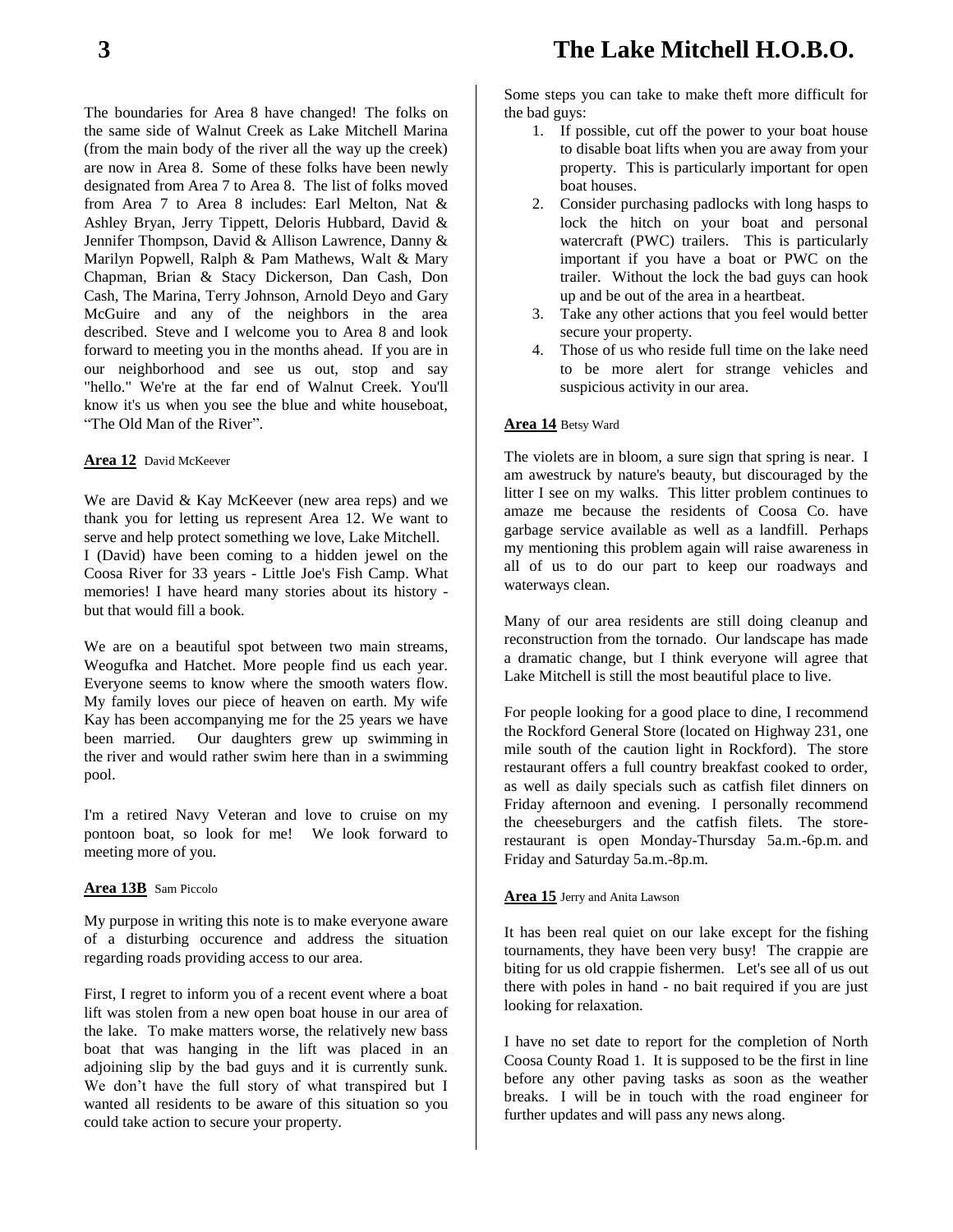Tommy Robbins of Robbins Photography and Verbena Pecan has a new business venture. We now have Verbena Farm Supply (205-755-1401) at the Hwy 22/Hwy 31 intersection. Open from 7:30 AM until 5 PM weekdays and until 2PM Saturdays with plumbing, hardware, electrical, fertilizers, etcetera for our convenience. If anyone else in the area has a service or convenience we could all benefit from, please let me know and I will announce it.

Now, ALL hands are needed for the spring lake clean up. Jack and Judy Poole have already been out doing their duty. There is so much storm debris that still needs to be cleared. Call us if you are participating and Jerry can deliver the bags to your pier on Saturday morning April 2 so you can get a head start. Be sure to participate in the hot dog feast after the clean up at Higgins Ferry Launch.

We are looking forward to a safe and fun summer. Keep in mind "Stress or Fun - It's your choice".

#### **COMMITTEE REPORTS:**

#### **Water Quality Report**

Sam Piccolo, Chairman

| <b>PARAMETER</b> | <b>ACCEPTABLE</b><br><b>RANGE</b> | <b>SIX SITE</b><br><b>AVERAGE</b> |
|------------------|-----------------------------------|-----------------------------------|
| Dissolved $O2$   | $5-9$                             | 9.37                              |
| рH               | $6.5 - 8.2$                       | 7.56                              |
| Alkalinity       | $20+$                             | 44.77                             |
| <b>Hardness</b>  | 10-120                            | 50.91                             |

Quarterly Report Average Water Quality

A low **dissolved oxygen** level indicates a demand on the oxygen in the system. Pollutants such as inadequately treated sewage as well as decaying natural organic matter can cause low oxygen levels. The **ph** scale ranges from very acidic such as battery acid to very basic such as household lye. The midsection of the scale between 6.5 to 8.2 is optimal for most organisms. If a body of water has an abundance of buffering materials causing high **total alkalinity**, it is more stable and resistant to ph changes. When alkalinity is above 20mg/l there is a marked increase in nutrient utilization**. Hardness** refers primarily to the amount of calcium and magnesium, which enters the water mainly by leaching of rocks. Both minerals are essential to the development and growth of aquatic plants and animals.

#### **Marine 9 Report**

Terry Bates, Chairman

Just a note to let everyone know that the Fire and Rescue Boat doesn't take the winter off! We've had two runs in the past two weeks. The first was on March 5th, which was called out as a "boater assist". Although our primary mission is not assisting boaters we felt that this could be life threatening. One of the occupants swam to shore in order to get help and because of the outside temperature we were concerned about hypothermia. We assisted in removing the boat from a tree top and pulling them to shore. Both occupants were ok.

## **4 The Lake Mitchell H.O.B.O.**

On March 6th Marine 9 responded along with land units from East Chilton Fire Department to Carl & Katy Scott's home. We extinguished the woods around their home as well as the steps leading to their boat house.

I would also like to let everyone know that Marine 9 was on the water within minutes of being notified that a tornado had possibly touched down on Lake Mitchell back in November. Our first stop was in Little Airplane Slough and the devastation was unbelieveable. We talked with Mr. Moates who lives in the area, his home had been totally destroyed. He informed us that his neighbors, whose homes also had been destroyed, were not at home at the time of the tornado.

We proceeded to Cargile Creek where we had to idle through debris, building materials and even a pontoon boat upside down. We started checking each house for injuries or missing persons. Several trees had fallen on the home of Mr. Lewis (who is disabled), he was not injured but was stranded. We called his son for him and also contacted land units from the fire department to begin clearing the roads to his home. Approximately two and a half hours later we finally had a clear path to his home.

Amazingly, there were no injuries reported from the tornado. Had there been injuries, the boat would have been the only way out for many. It would have taken hours to clear some of the roads leading to the lake properties. Marine 9 has proven to be a very valuable asset to the residents of Lake Mitchell. We are proud to be a part of the Lake Mitchell community and Marine 9. Everyone should support Marine 9 because you may be the next one that needs it!

A new sub-station is being constructed on County Road 28 near the intersection of County Road 472. This will bring the equipment storage closer to many lake residents and may possibly improve your homeowner's insurance rates. Check with your insurance carrier for more information.

*Donations are gladly accepted by our volunteer fire departments – they need our support!*

#### **BULLETIN BOARD**

#### **2005 Calendar of Events**

| Feb 23  |        | Fish habitat enhancement      | Higgins Ferry        |
|---------|--------|-------------------------------|----------------------|
| April 2 | 8 a.m. | Spring lake clean-up          | <b>Higgins Ferry</b> |
| April 8 | 6 p.m. | Board of Directors meeting    | <b>APCO Clanton</b>  |
| June 11 | 4 p.m. | Annual lake-wide picnic       | Higgins Ferry        |
| June 25 |        | 9:30 a.m. Area Rep meeting    | <b>APCO Clanton</b>  |
| July 3  | 9 p.m. | Fireworks                     | Cargile Creek        |
| July 4  |        | 9:30 a.m. Pontoon boat parade | <b>Higgins Ferry</b> |
| July 4  |        | 1:30 p.m. Ski boat parade     | <b>Blue Creek</b>    |
| July 8  | 6 p.m. | Board of Directors meeting    | <b>APCO Clanton</b>  |
| Sept 10 |        | 9:30 a.m. Area Rep meeting    | <b>APCO Clanton</b>  |
| Oct 7   | 6 p.m. | Board of Directors meeting    | <b>APCO Clanton</b>  |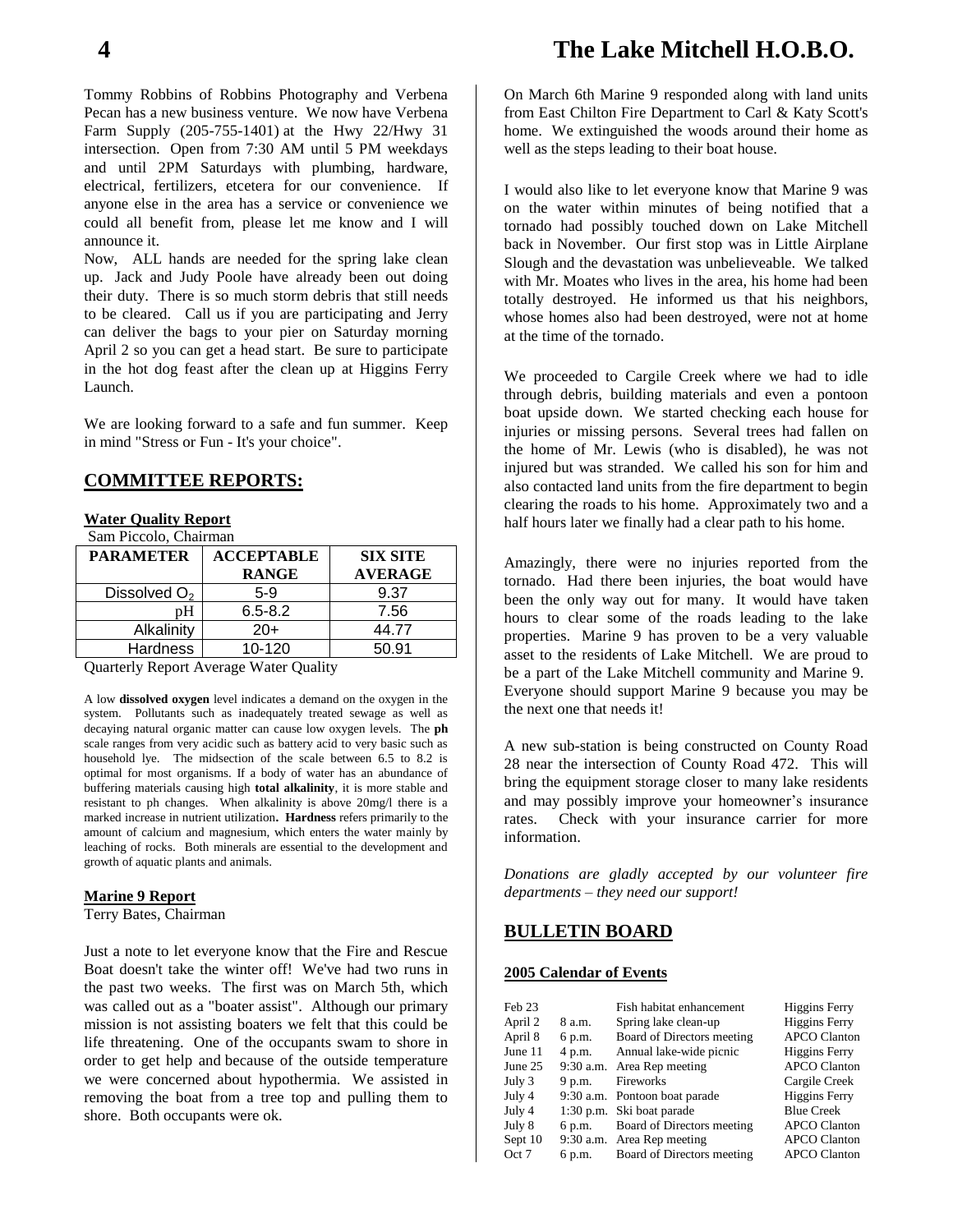| <b>TBA</b> |        | Lake draw-down            |                     |
|------------|--------|---------------------------|---------------------|
| <b>TBA</b> |        | Fall lake clean-up        | Higgins Ferry       |
| Nov $4$    | 7 p.m. | Annual General Membership | <b>APCO Clanton</b> |
|            |        | meeting                   |                     |

H.O.B.O. is your organization! Members are welcome at all meetings and especially at social functions.

#### **Spring Lake Clean-up is here**

April 2 Saturday 8:00 a.m.

Your help is especially needed this year! With all the weather-related damage there is an abundance of debris over much of the lake. If you can at least police the area where you live it would be a good deed. Bags will be available at Higgins Ferry early in the morning. All hands would be welcome in covering other areas of the lake. If you have a boat and would be willing to take 3-4 people with you to cover other areas, please be at the launch before 8:00 a.m. Those that do not have boats will be there to assist. Wear warm clothes and water boots, and bring some work gloves! H.O.B.O. has some "pick sticks" to sign out, but if you have a hook or net it would be helpful. Plan to drop off bags of debris at the launch at noon and stay for a hot dog lunch following.

#### **Membership 2005** – "M" - Jim Woodrow

In the previous newsletter we related that the mailing label on the newsletter would have an "M" at the end of the line to indicate if a lake resident has paid dues for the current year. Several people have requested a further clarification in the form of additional information. We have adopted the suggestion and have added two digits to indicate the year. The label will now have the membership status indicated by the "M" and "05" to indicate the year. The following is an example of how the first line of the label will appear: First Name, Last Name, Area #, M05. We will maintain this format on all newsletter labels and will change the year designator as necessary, for example for 2006 membership will be indicated by M06.

#### **H.O.B.O. Photo Contest** Mac McMillan

Are you a budding photographer, a picture taker, or just a wannabe who likes to have fun with your camera recording the moments in your life? We thought it would be fun to have a H.O.B.O. photo contest. We're betting there will be some excellent and interesting pictures that we could display on the website and at the annual meeting. The categories we're considering are: (1) scenes, (2) events (action shots), and (3) people (children and animals). Possibly there will be prizes in each category and for different age groups; seniors (over 50), adults 14-50, and those 14 and below.

Please furnish your name, location of picture, category, date taken, and contact information. The photos will be posted as received. They will be identified only by location, date, and an identifying number; and will be protected from copying from the web page.

All photos must be taken at Lake Mitchell by H.O.B.O. members or their family during 2005 to be eligible. When submitting photos, please email them to the address shown on the Photo Page on the website; [HOBOPHOTOCONTEST@CAEC.COM.](mailto:HOBOPHOTOCONTEST@CAEC.COM)

Take a "shot", you could be a winner at the annual meeting. [www.LakeMitchellHOBO.homestead.com](http://www.lakemitchellhobo.homestead.com/)

#### **Chilton County Road Litter**

Chilton County recently hired a litter control officer, a position that had been vacant for some time. Her name is Elizabeth Ratliff and you may contact her through the engineering department at 755-0530 if you note a problem.

#### **Lake Resident Survey**

We are seeking input and information from long-time lake residents for future newsletters. We would like to hear from families who have been on the lake at least 25 years, and especially from those who have been here 40 or more years! If your family qualifies, please contact Judy Murchison at 755-0521, or Becki McCallum at 755-5334.

#### **Lake Mitchell Fish Enhancement Program 2005**

On Wednesday February 23, 2005 Lake Mitchell H.O.B.O. representatives worked with Alabama Power company personnel to place Christmas trees in Lake Mitchell for fish habitat enhancement. We have worked with Alabama Power in previous years to perform this service for the benefit of lake residents and fishermen.

The base of operations was Higgins Ferry Public Boat Launch. Trees and concrete blocks used for weights arrived about 7:30 AM and were unloaded, and the work force started tying trees about 9:00 AM. Trees were tied in bundles of four per bundle and Alabama Power furnished their barge to carry five bundles per trip to various locations around the Lake. Work was completed around 2:00 PM.

There were over twenty participants working during the day to complete this job and their efforts were greatly appreciated. Everyone worked hard and had an enjoyable day. The weather was great for February. There were 260 trees placed in the lake during the work session.

This is an annual event and volunteers are always needed. H.O.B.O. will provide dates for next year when they become available and we look forward to your help.

*Thank you very much to all who participated in this event this year!*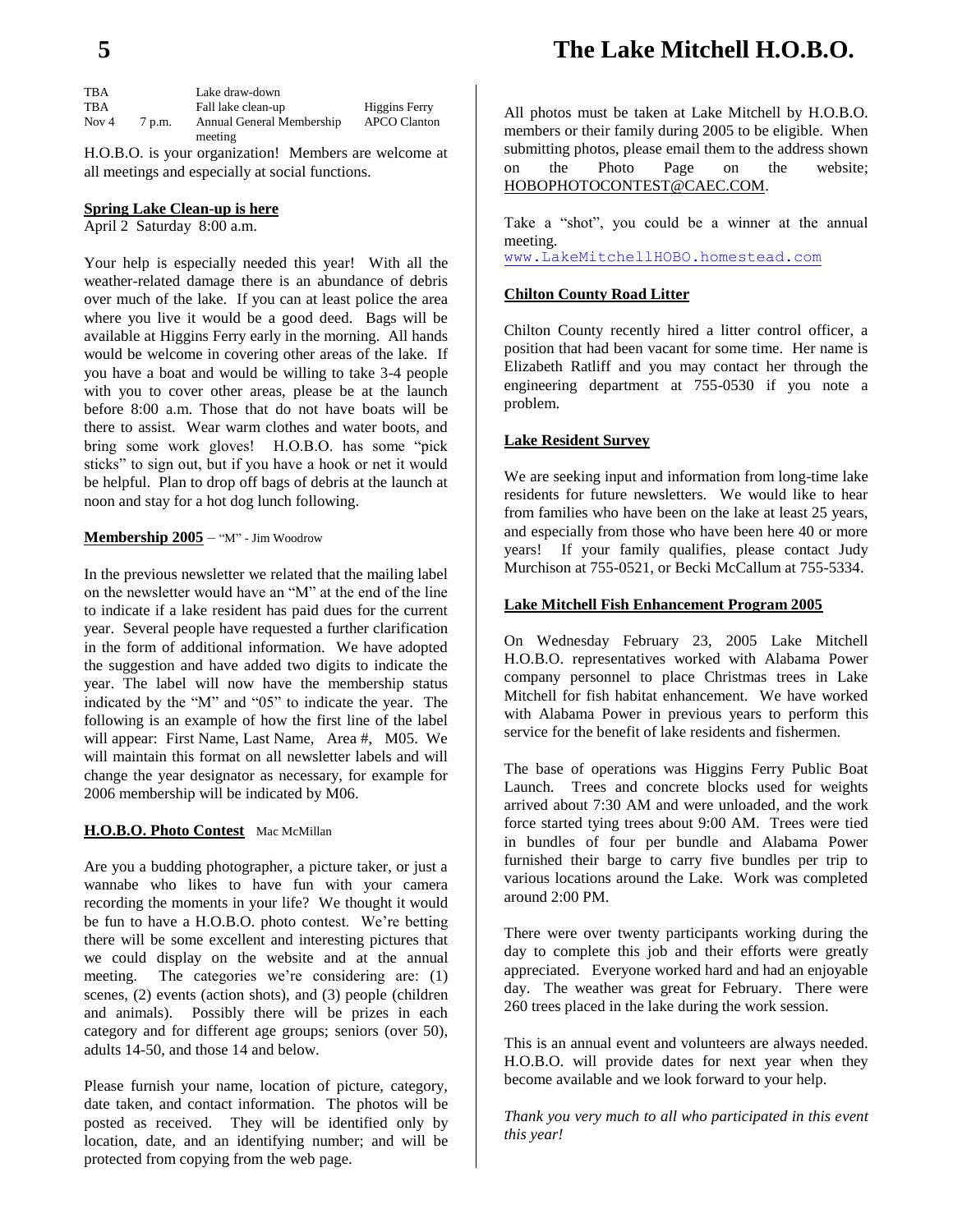#### **Lost and Found?**

It has come to our attention that many residents may have lost or found items during and after the recent storms. If any of your property is unaccounted for, or if you have gained items of unknown origin, please let your area representative know. It may be that we could have a "property claiming" at the annual picnic of found items if there is a need.

#### **Plan to attend the Annual Picnic!**

Our annual lake-wide picnic is scheduled for Saturday June 11 at 4:00 p.m. at Higgins Ferry Trobaugh Pavillion. H.O.B.O. will provide the meat and beverages, everyone else bring a covered dish. We all enjoy different salads, vegetables, condiments and desserts. Make plans now to attend this year. Come with a neighbor or by yourself – you'll meet residents from all parts of the lake and gain new friends!

#### **Fourth of July Plans**

As July the  $4<sup>th</sup>$  falls on a Monday this year, the fireworks display provided by Jim McCormick in Cargile Creek will commence at 9:00 p.m. on Sunday July 3. This annual event has become a special treat for all of us who love to holiday on the lake. Let's all come and be safe, take your time coming and going since you probably won't have to work the next day!

The boat parades will be on Monday, the  $4<sup>th</sup>$ . The pontoon boat parade will gather at Higgins Ferry at 9:30 to tour the lake and show holiday decorations. The ski boat parade convenes in Blue Creek at 1:30 to start their tour. Decorate your boats proudly and show your colors to all of us!

#### **Our Marine Police**

We now have a resident marine policeman on the lake regularly. His name is Brad Harrison and he resides in Jemison. We are so happy to have him here on a regular basis. Introduce yourselves when you see him!

#### **Gene's Marine Peach Classic Fishing Tournament**

The Chilton County Rotary Club has asked that we announce their "1st Annual Gene's Marine Peach Classic Fishing Tournament" to be held June 18, 2005. The tournament will start at Higgins Ferry Public Boat Launch at safe daylight and will end with weigh-in at 3:00 PM. There is an eighty boat limit and applications to participate will be taken until the eighty boat limit is reached. Applications will be available at The Fishing Hole, The Clanton Advertiser, Higgins Ferry and service stations around Lake Mitchell.

# **6 The Lake Mitchell H.O.B.O.**

Entry fee will be \$50.00 per boat. To be eligible for the Big Fish prize requires \$10.00 extra. The Big Fish winner will get the pot. Prizes will be paid to four places in the following amounts;  $1^{st}$  - \$1000,  $2^{nd}$  - \$250,  $3^{rd}$  \$150and 4<sup>th</sup> \$100.

#### **Keeping Fit during a "lazy summer"**

Are you a "hammock lump" during the summer? Those of us who do not ski, wakeboard, tube, or swim laps across the lake could be in danger of physically getting "out of shape" during lazy summer months. Why not join the YMCA? It provides an opportunity to keep your muscles active in the comfort of air conditioning! Check the advertisement in the new phone book for rates and hours.

#### **Planning repairs and improvements?**

Want to make some changes or upgrades to your lakefront property? All changes within the Alabama Power Company easement (5' elevation) must be approved. Make sure you check with Alabama Power Representative Bo Warren - 755-8959.

#### **Are you interested in volunteering?**

Would you like to help improve Lake Mitchell?

Would you like to meet more of your neighbors, make new friends, get involved in activities around Lake Mitchell? Have you recently retired, have extra time in your schedule? If the answer is yes, we urge you to volunteer and get involved in your Lake Mitchell Home Owner & Boat Owners (H.O.B.O.) Association. If you would like to assist your area representative, call them and offer to help. If one of the H.O.B.O. Committees might interest you, call the chairperson of the committee and volunteer. Only through a cooperative effort can we Preserve, Protect and Improve Lake Mitchell.

### **H.O.B.O. SPOTLIGHT**

#### **How River Church Began** John Trobaugh

I have been asked to write about how our River Church has become the institution it is today. We go back thirtyseven years. (Boy that makes me feel old.)

It was started by a group of young people who wanted to reach out to the Lake Community in fellowship and worship. On our first Sunday we had about eighty boats in our slough, with an old pump organ and hymns we all knew – no hymn books.

It has steadily grown to what it is today  $-$  a community of friends and worshippers. We have recently averaged about one hundred seventy-five in weekly attendance, and many more on special days and holidays. This service falls under the auspices of the First United Methodist